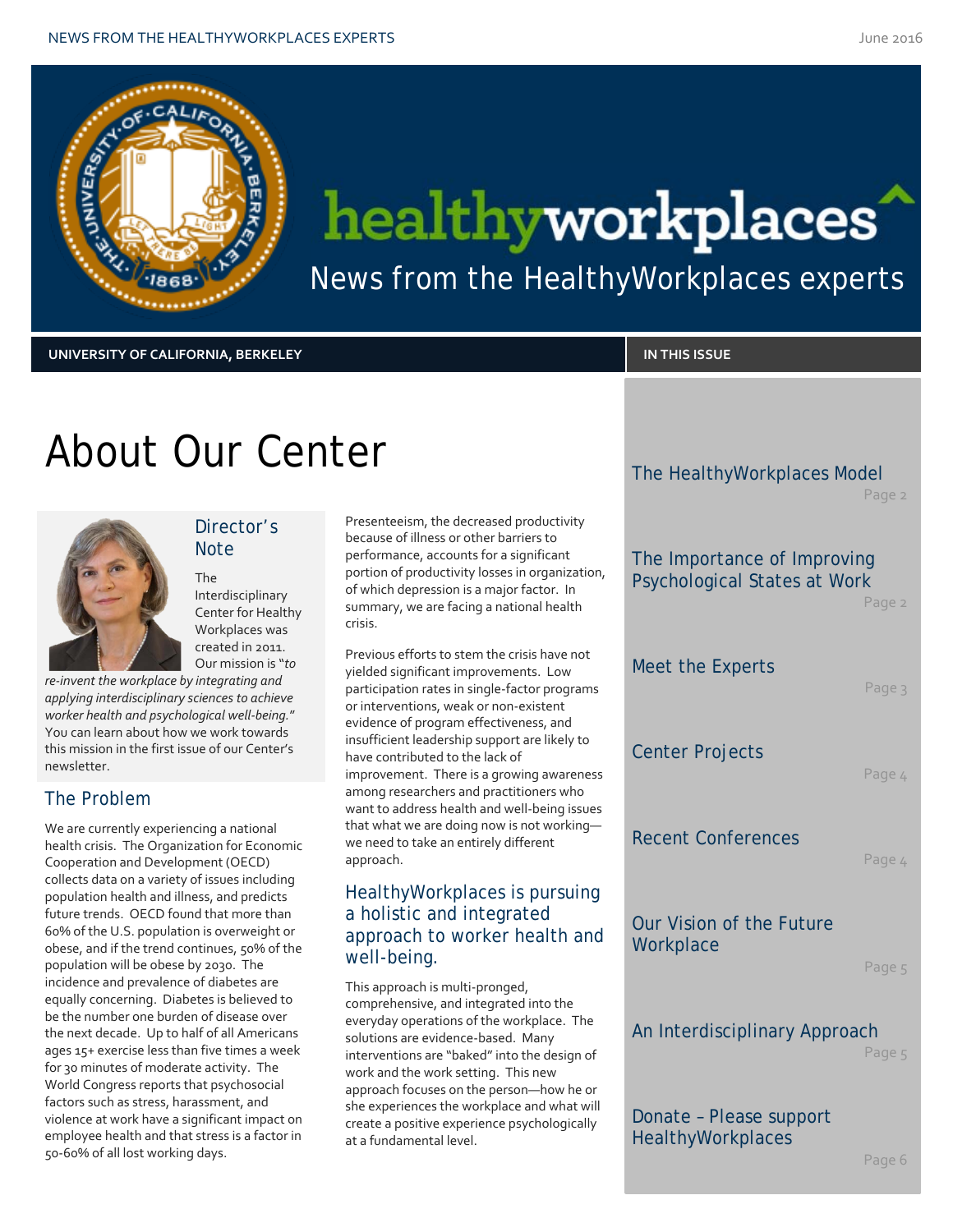### The HealthyWorkplaces Model

Our fundamental proposition is that worker health and well-being is built on an understanding of the interaction between the worker and his or her work and workplace - specifically, how the work and workplace affect a worker's basic physical and psychological needs. We are advocating for a shift from single variable models of wellness to an interdisciplinary model of well-being that focuses on physical and psychological states that correlate with and give rise to sustainable worker health and well-being. The HealthyWorkplaces Model emphasizes that improved outcomes are a direct result of positive changes in individuals' physical and psychological states.

People are drawn to certain environments and repelled by others because of the qualities of those environments. We can investigate what motivates workers to come to work every day, ready to do their best work, and feeling good about the work they do such that they want to do it more. From



decades of research we can find the factors people care about in their life which drive positive and negative experience. When people are in a place (physical or emotional) where important needs are satisfied, they are in a positive psychological state.

Studies show that when people are in a positive psychological state, they experience greater physical health and psychological well-being than when they are in a negative psychological state. At the physiological

level, biochemical responses to positive and negative psychological states can be quite dramatic, and if a negative state is endured over a substantial period of time, significant physiological changes can occur.

We want to create positive psychological states within our workforces as these states produce physical and psychological outcomes that are good for people and for organizations.



### The Importance of Improving Psychological States at Work

As a result of our extensive and selective literature search, we have constructed a framework of well-being that posits a number of psychological states that correlate with well-being. Positive emotions are a central component of the framework and through which we ultimately experience well-being and build resilience.

We have long known that negative emotions such as fear, anger, and disgust had survival value in our evolutionary past and can still be useful today. We now understand that positive emotions may have played a part in our evolutionary survival as well because they lead to social cohesiveness, openness to new experience, and propensity to collaborate. Positive emotions broaden our capabilities in the present and build social, physical, psychological, and emotional resources for the future. They also buffer us against the harmful effects of stress and help us recover more quickly. Other psychological states that research has shown to underlie well-being are meaning and purpose in life, belonging and social connection, being challenged and growing personally, autonomy, competence and mastery, safety and security, and physical well-being and vitality.

*HealthyWorkplaces Psychological States Framework*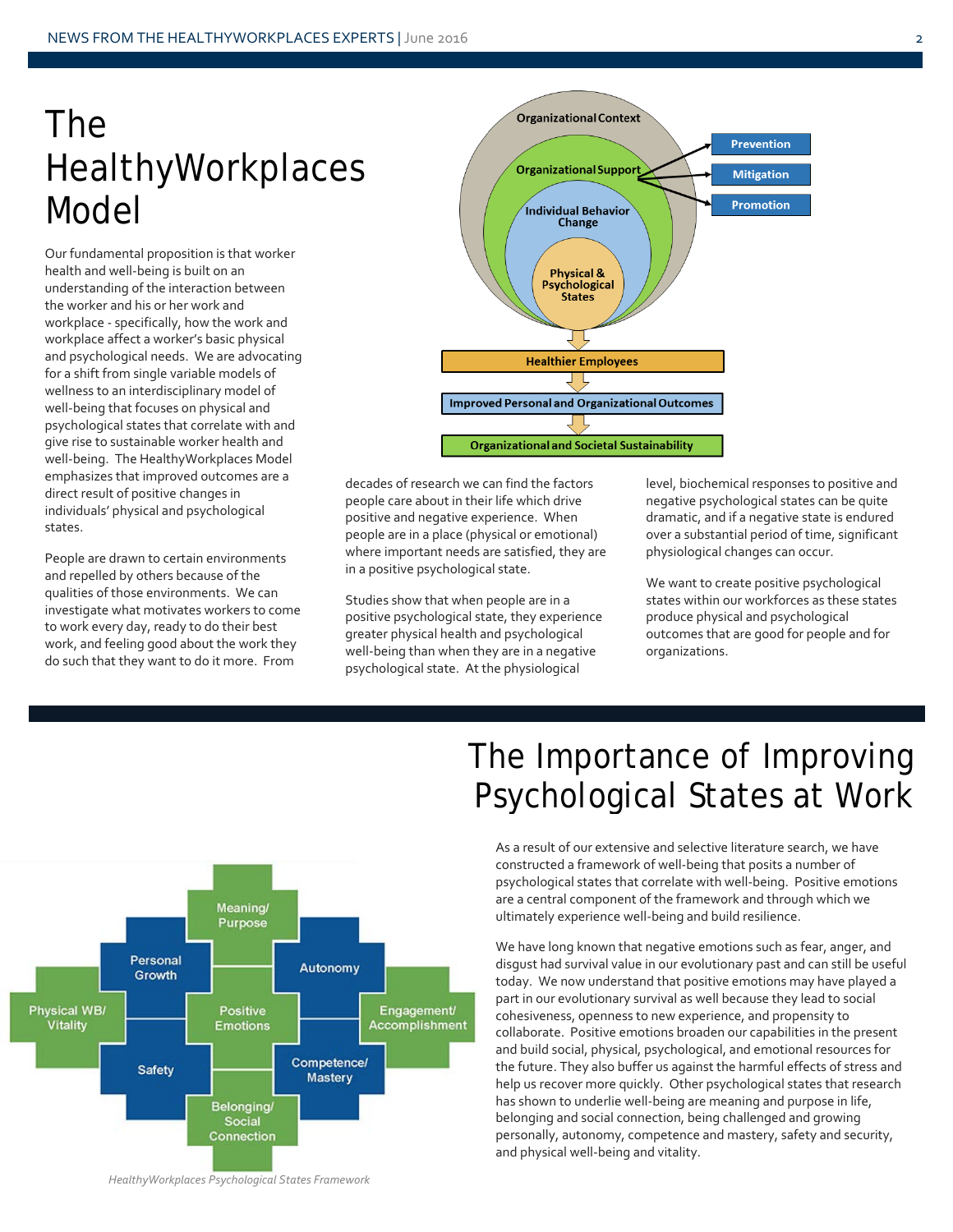#### **ASSOCIATED CENTERS**

*The following organizations support HealthyWorkplaces' mission by providing operational support, collaborating on research, or providing expert consultation.*

**CENTER FOR INFORMATION TECHNOLOGY RESEARCH IN THE INTEREST OF SOCIETY (CITRIS)**

**INSTITUTE FOR RESEARCH ON LABOR AND EMPLOYMENT (IRLE)**

**CENTER FOR OCCUPATIONAL AND ENVIRONMENTAL HEALTH (COEH)**

**LABOR OCCUPATIONAL HEALTH PROGRAM (LOHP)**

**CENTER FOR THE BUILT ENVIRONMENT**

**BERKELEY POPULATION CENTER**

**BERKELEY FOOD INSTITUTE**

**GREATER GOOD SCIENCE CENTER**

**BERKELEY WELLNESS LETTER**

**NUTRITION POLICY INSTITUTE**

**CENTER FOR FAMILY AND COMMUNITY HEALTH**

**HEALTH RESEARCH FOR ACTION**



### Meet the Experts

#### Cristina Banks, PhD



Dr. Banks is Director of the Interdisciplinary Center for Healthy Workplaces. In collaboration with Dr. Sheldon Zedeck, Dr. Banks leads a team of 30 researchers spanning

multiple disciplines and 20+ affiliates in collecting and integrating known scientific findings and creating new research programs to advance our knowledge in this area. Dr. Banks brings her 35 years of experience in consulting and studies of work and organizational processes to the Interdisciplinary Team. She is a skilled facilitator, a nationally-recognized expert in employment law compliance, and a strategic leader in the development and implementation of large-scale projects. She is also a Senior Lecturer at the Haas School of Business.

#### Sheldon Zedeck, PhD



Dr. Zedeck, Associate Director of the Interdisciplinary Center for Healthy Workplaces, Professor Emeritus of Psychology and former Vice Provost of Faculty for UCB, has nearly 50 years of experience as an

academic and practitioner focused on workplace issues. He has published research on a variety of topics including employment discrimination, work/life balance, performance management, and employment law compliance. He has served as an advisor to government and state agencies such as the US Department of Justice, Department of Labor, and the Department of State. He has also advised many organizations and testified in numerous legal cases in an effort to reverse adverse impact against minorities.

### Interdisciplinary Team Members

The HealthyWorkplaces team members collaborate to develop and research the most effective workplace elements and practices that promote worker health and well-being. Team members also collaborate to integrate these elements for more effective and sustained positive outcomes in workers and organizations.

- ◆ Arthur Giacalone, PhD; Consulting Expert
- ◆ Michael Pearn, PhD; Consulting Expert
- Caitlin DeClercq; UC Berkeley College of Environmental Design
- ❖ Isabelle Thibau, MPH; UC Berkeley HealthyWorkplaces
- Christina Maslach, PhD; UC Berkeley Department of Psychology
- David Lindeman, PhD; UC Berkeley Center for Information Technology Research in the Interest of Society, Center for Technology and Aging
- ◆ David Rempel, MD, PhD; UC Berkeley Department of Bioengineering; UCSF Department of Medicine
- Ed Yelin, PhD; UCSF School of Medicine
- Gail Brager, PhD; UC Berkeley College of Environmental Design, Center for the Built Environment
- Galen Cranz, PhD; UC Berkeley College of Environmental Design
- Gervais Tompkin, AIA, LEED AP; Gensler
- Jane Mauldon, PhD; UC Berkeley Goldman School of Public Policy
- **❖** Kristine Madsen, MD, MPH; UC Berkeley School of Public Health
- Laura Stock, MPH; UC Berkeley Labor Occupational Health Program
- John Swartzberg, MD, FACP; UC Berkeley School of Public Health; UCSF School of Medicine
- ❖ Ken Jacobs; UC Berkeley Labor Center
- ◆ Sally Augustin, PhD; Design with Science
- Stephen Shortell, PhD, MPH, MBA; UC Berkeley School of Public Health
- Steve Hargis, MCRw; Woods Bagot
- ❖ Sylvia Guendelman, PhD, MSW; UC Berkeley School of Public Health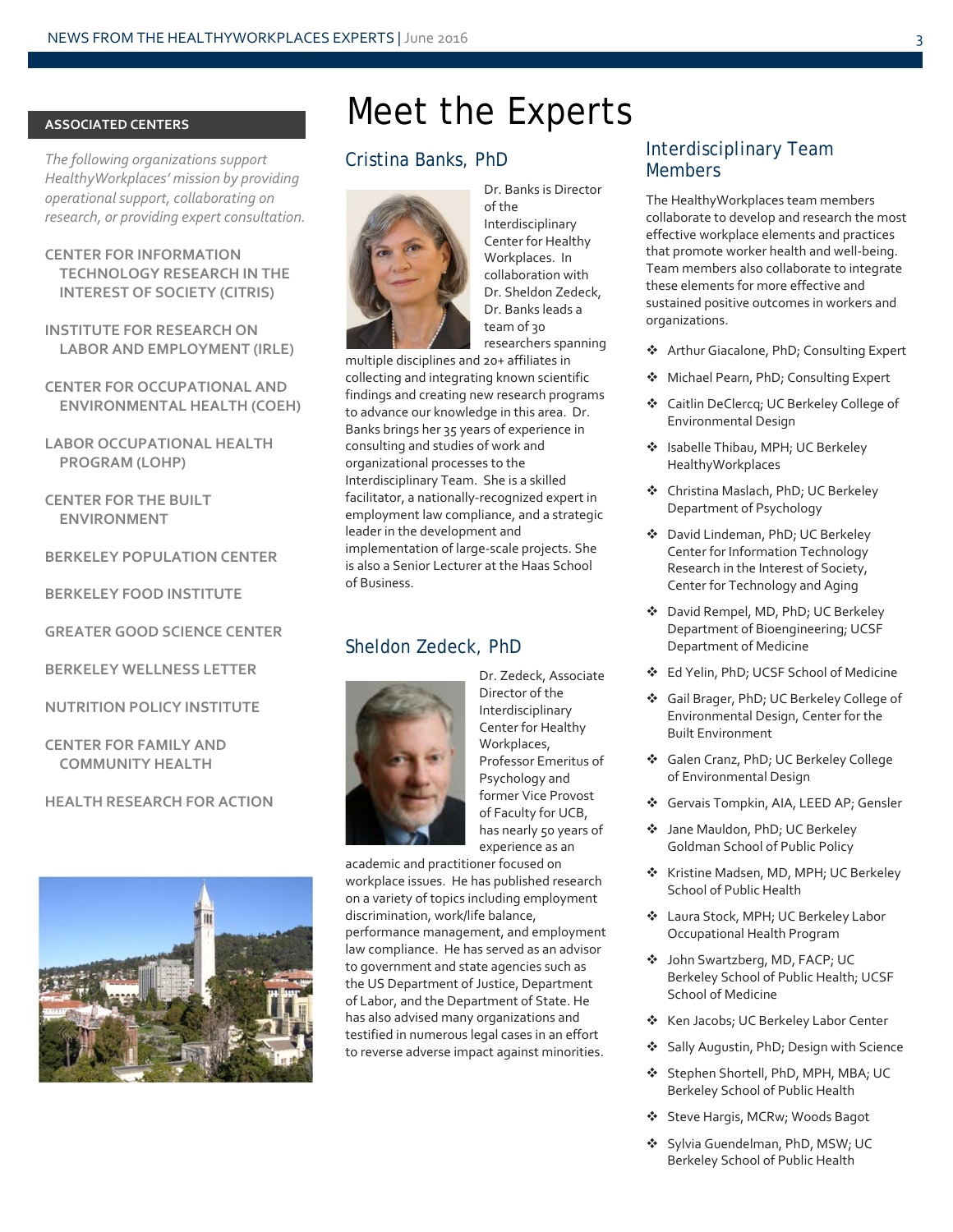### Center Projects

### UC Berkeley Student Survey on Well-Being

INVESTIGATORS: CRISTINA BANKS, SHELDON ZEDECK, ISABELLE THIBAU, MAX PITTMAN The aim of this project is to collect information on graduate student well-being as a function of their study environments. We are using both qualitative (interviews) and quantitative (survey) data methods to explore relationships between campus environment features and resources, psychological states, and work-related outcomes. The project involves conducting interviews with UC Berkeley graduate students, administering the survey to currently enrolled graduate students, and analyzing survey results. The findings from this project will help to inform the Healthy Workplaces Model of worker health and wellbeing. Later, we will create new surveys tailored to the work environment and campus resources for faculty and staff and administer the surveys campus-wide. This project was initiated by HealthyWorkplaces and funded by the IRLE. The project is also an initiative supported by the UC Berkeley Graduate Assembly.

### Healthy Universities

INVESTIGATORS: INTERDISCIPLINARY RESEARCH TEAMS, CHRISTINA MASLACH, CRISTINA BANKS, SIW TONE INNSTRAND, ISABELLE THIBAU The objective is to create a way to assess the degree to which a university campus embodies a healthy workplace for its students, staff, and faculty, and to provide guidance on how to build or change workplace factors in order to improve their health and well-being. Our outcomes are to create an assessment tool for measuring factors in the university environment and create a Workplace Health Index.

### Designing for a Healthy Office

INVESTIGATORS: CAITLIN DECLERCQ, MAX PITTMAN, GALEN CRANZ, CRISTINA BANKS, ISABELLE THIBAU The objective is to explore new ways of designing workspace from the perspective of psychological impact. Based on the Healthy Workplaces Model, we have identified a set of seven psychological drivers of worker need satisfaction which underlie worker wellbeing. They are equity, connection, safety, flexibility, predictability, comfort and privacy. We will collect qualitative data regarding environmental design features reflecting these drivers which will promote positive psychological states. The investigators will conduct interviews and

focus groups with different groups of subject matter experts (e.g., students, architects, designers, and office workers) to learn how they would design workspaces if they wanted to achieve one or more of these seven drivers of positive psychological states. The outcome of this research is a collection of architectural drawings of spaces and workspace layouts, designed from the perspective of creating a specific psychological impact. Subsequently, we intend to confirm and validate that these designs have the intended psychological impact and contribute to worker well-being. This project was initiated by HealthyWorkplaces in collaboration with UC Berkeley College of Environmental Design.

### Health and Well-Being **Conferences**

INVESTIGATORS: CRISTINA BANKS, SHELDON ZEDECK, GREGORY LABLANC

This project aims to hold continuing education conferences for practitioners and executives to disseminate the current state of knowledge on how to improve worker health and well-being based on science and practical information on how to translate the scientific knowledge into practice. Contributors will be Center Researchers and Consulting Experts.

### Recent Conferences

### WELLBEING AT WORK AMSTERDAM 2016

HealthyWorkplaces Director Cristina Banks presented an abstract at the  $4^{th}$  Wellbeing at Work conference in Amsterdam on "The Role of Psychological States in Worker Well-Being." This conference focused on learning how to create a "long, healthy, and productive working life." Dr. Banks presented on the mission of the Interdisciplinary Center for Healthy Workplaces Center, the HealthyWorkplaces model of worker health, and preliminary results of the UCB Graduate Student Survey on Well-Being. The conference was also attended by Interdisciplinary Team members Christina Maslach and Sally Augustin. Themes at this conference included methodology, worker health, organizational and workplace factors, and interventions.

Learn more about the Wellbeing at Work conference[: http://www.wellbeingatwork.nl/](http://www.wellbeingatwork.nl/)





HealthyWorkplaces Director Cristina Banks made several presentations at the 31st Society for Industrial and Organizational Psychology Conference. At this conference, SIOP leadership announced the creation of a new Health, Safety, and Well-Being Registry to create a network of Industrial-Organizational Psychologists who wish to be part of interdisciplinary teams working to improve worker health and well-being. The conference was also attended by Associate Director Sheldon Zedeck and Interdisciplinary Team members Michael Pearn and Isabelle Thibau. Learn more about the SIOP Registry:

#### <http://my.siop.org/Registry/HSWB>

### Building A Culture of Health: A New Imperative for Business

HealthyWorkplaces Director Cristina Banks and Interdisciplinary Team member Christina Maslach attended this invitation-only conference at Harvard on April 18, 2016. This was a collaboration between the Harvard Business School, Harvard. T.H. Chan School of Public Health, and the Robert Wood Johnson Foundation. The conference topics covered community health, consumer health, implementing a culture of health, employee health, and environmental health. Learn more about the Building a Culture of Health conference:

[http://www.hbs.edu/faculty/conferences/201](http://www.hbs.edu/faculty/conferences/2015-building-a-culture-of-health/Pages/agenda.aspx) [5-building-a-culture-of](http://www.hbs.edu/faculty/conferences/2015-building-a-culture-of-health/Pages/agenda.aspx)[health/Pages/agenda.aspx](http://www.hbs.edu/faculty/conferences/2015-building-a-culture-of-health/Pages/agenda.aspx)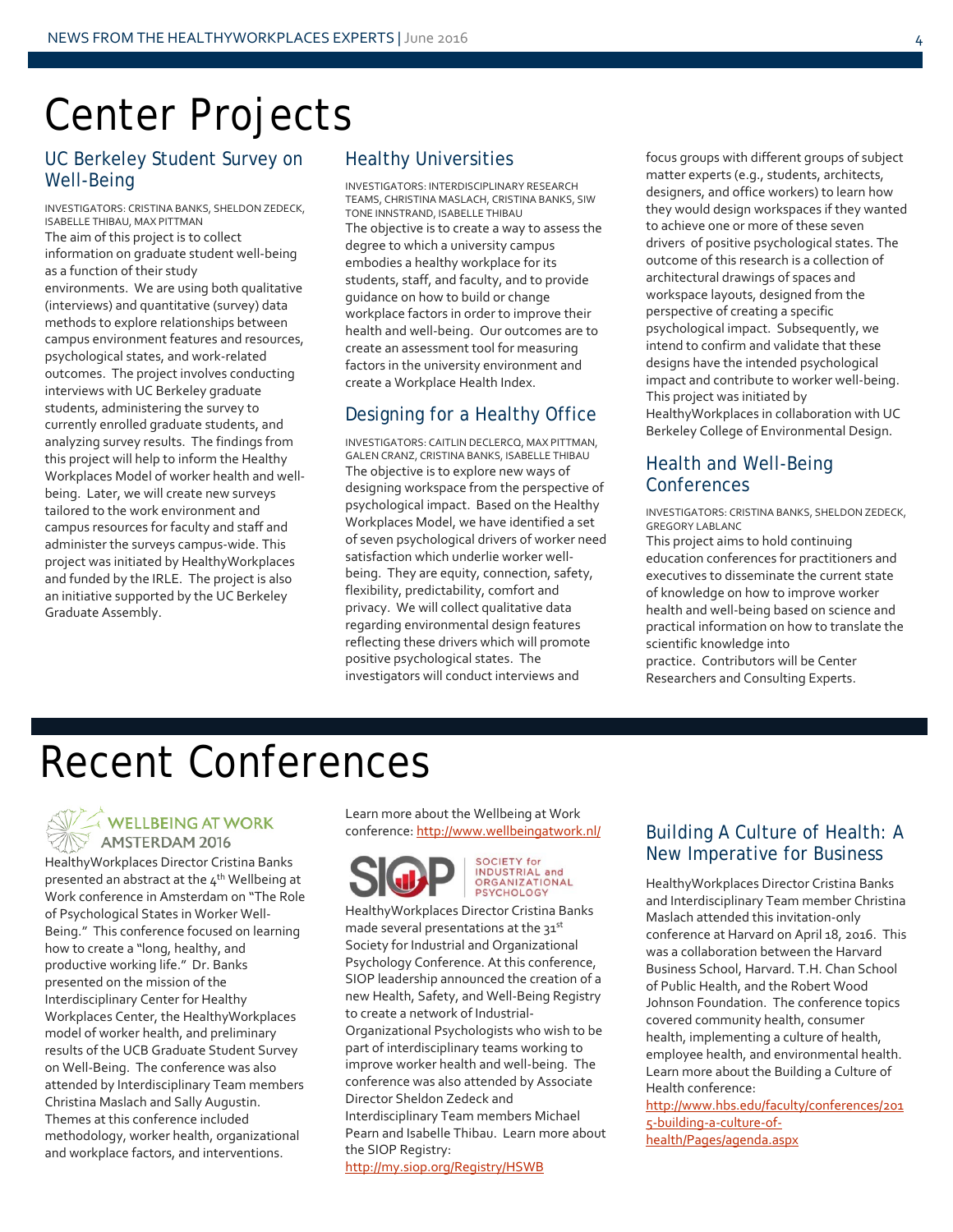# Our Vision of the Future **Workplace**

How can we help employers make important decisions that will get them closer to their goals of having happier, more satisfied, healthier, and more productive employees?

Multiple functions and departments in organizations engage in operational decisionmaking that impact employee health and wellbeing, among other things. These include HR, Risk Management, EAP, Comp & Benefits, Facilities, Real Estate, Occupational Health, EH&S, OD, and IT. Scientific evidence regarding worker health and well-being can inform decisions in each of these functions and departments, thus increasing the quality of the decision-making and potentially improving the intended outcomes of illness/injury prevention and health promotion.



Knowledge sharing across researchers and academics is critical for the literature to become accessible beyond members within each discipline and to be generalized to a point where it can be integrated with literature outside its domain. By sharing their knowledge and acting upon the same knowledge base, functions and departments have the potential to make internally consistent, mutually reinforcing decisions to actively support those activities and organizational changes that prevent illness/injury and promote health and well-being.

# An Interdisciplinary Approach

Other organizations share our vision of an interdisciplinary approach to worker health and well-being. Here are several examples of how the current health problems are being examined through different perspectives and directions in which research on worker health and well-being might move forward.

### Robert Wood Johnson Foundation: Creating a culture of health through interdisciplinary research

The Robert Wood Johnson Foundation (RWJ) has a new vision for creating a culture of health which is also changing the way they fund research. Their Culture of Health Action Framework is based on having high-level objectives, identifying drivers of health, and having measures that can support tracking of progress over time. This framework supports an interdisciplinary approach because it is "designed to provide numerous entry points for all manner of organizations to get involved."

RWJ also brings together leaders from different fields for the purpose of collaborative innovation in worker health and well-being. They share the belief that new ideas emerge at the intersection of different perspectives.

See the latest on Robert Wood Johnson's Culture of Health: [https://www.rwjf.org/en/how-we](https://www.rwjf.org/en/how-we-work/building-a-culture-of-health.html)[work/building-a-culture-of-health.html](https://www.rwjf.org/en/how-we-work/building-a-culture-of-health.html) 

### Total Worker Health initiative at NIOSH

Total Worker Health (TWH) is now taking on an interdisciplinary approach to worker health and well-being – an approach based on emerging evidence that certain elements of a workplace can cause health issues that were previously assumed to be unrelated to work. TWH uses research from a breadth of fields to figure out how to modify the workplace to promote wellbeing, health and safety.

Like HealthyWorkplaces, TWH's work is centered around the outcome of improved worker well-being, rather than on a particular field of science or area of study. TWH shares our methodological process of then branching into research from several different disciplines in order to fill in the gaps in our understanding of worker health. We share the end goal of actually applying this research to practice. TWH also understands that it takes a deeper dive into seemingly unrelated fields of study in order to understand and improve worker wellbeing.

See the latest on NIOSH's Total Worker Health[: https://www.cdc.gov/niosh/twh/](https://www.cdc.gov/niosh/twh/)

### Science of Happiness

In a special mind-body issue for Spring 2016, the Berkeley Wellness Letter focuses on the science of Happiness. The articles discuss the mind-body relationship. This issue draws attention to recent research on happiness, including work at the Greater Good Science Center, which is an associated center with HealthyWorkplaces. Happiness and emotional well-being are determined by many things, and are therefore very difficult to study. We do know, however, that emotions can influence the body on a physiological level. And being healthy in the first place likely makes people happier. The articles identify some factors which have the greatest influence on happiness.

This issue identifies various research showing relationships between certain emotions and good health outcomes or health risks.

See the latest on the Berkeley Wellness Letter: <http://www.berkeleywellness.com/>

### **FOR MORE INFORMATION**

Learn about our mission, our work, our research team, upcoming events, and interdisciplinary research by visiting our website: healthyworkplaces.berkeley.edu